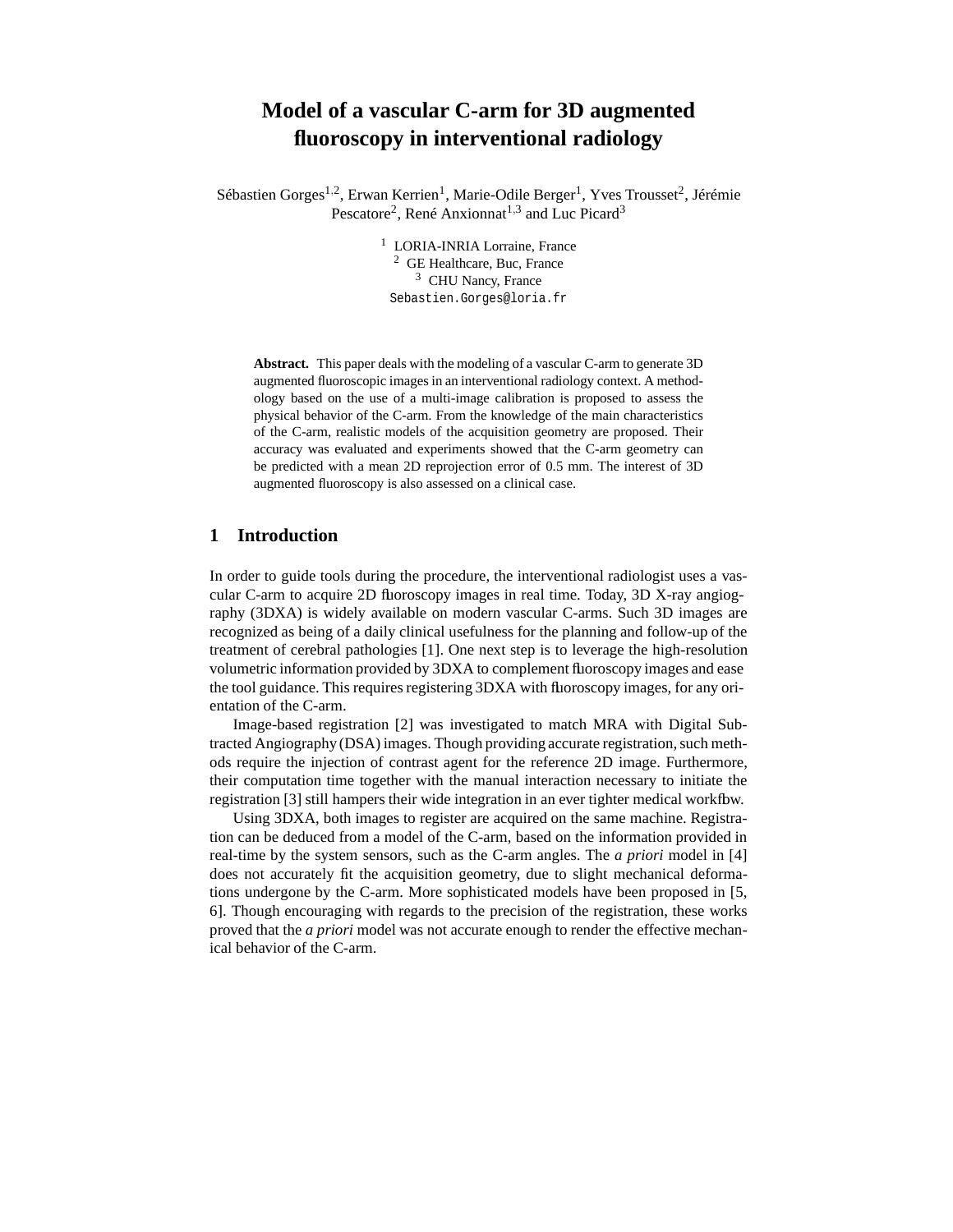

**Fig. 1.** The vascular C-arm in two different orientations. The change in the acquisition geometry **M** is given by the rigid motion **D**, expressed in the world coordinate frame.

In this paper, an *a posteriori* model of the C-arm motion is built through a series of measurements relying on vision-based methods. The aim is twofold: on one hand improve the quality of the registration and on a second hand effectively render the mechanical behavior of the C-arm, including mechanical deformations.

# **2 The vascular C-arm**

## **2.1 The C-arm and its sensors**

During a clinical procedure, the C-arm can be oriented in any incidence that the physician reckons as the best suitable for the treatment (Fig. 1). The orientation is classically described by two anatomical angles:  $\alpha$  = cranio-caudal (CC) and  $\beta$  = right/left anterior orientation (RAO/LAO). Furthermore, the imager can be translated to adjust its distance to the X-ray tube (Source to Image Distance, or SID). The SID and the α and β angles are measured in real time by sensors.

### **2.2 The acquisition geometry**

The C-arm can be modeled as a pinhole camera by a projection matrix **M**, relating any 3D point  $X$  to its corresponding projection  $q$  in the acquired image:

$$
q = \mathbf{M}X \quad \text{with} \quad \mathbf{M} = \mathbf{I}\mathbf{E} = \begin{bmatrix} f & 0 & u_0 \\ 0 & f & v_0 \\ 0 & 0 & 1 \end{bmatrix} [\mathbf{R}|\mathbf{T}]
$$

The *intrinsic parameters* **I** describe the projection parameters from the X-ray tube to the 2D view:  $(u_0, v_0)$  is the principal point and f is the focal length in pixels (square pixels); the *extrinsic* parameters **E** define the orientation **R** and position **T** of the acquisition system in a world coordinate system.

### **2.3 The predictive C-arm model**

Model-based approaches [4–6] all aim at estimating the intrinsic and extrinsic parameters, thus building up the **M** matrix. The intrinsic parameters  $(u_0, v_0)$  are assumed constant while *f* directly depends on the SID.

The extrinsic parameters are assumed to be known in a reference position, which is straightforward. To compute them in a different orientation, the rigid motion **D** of the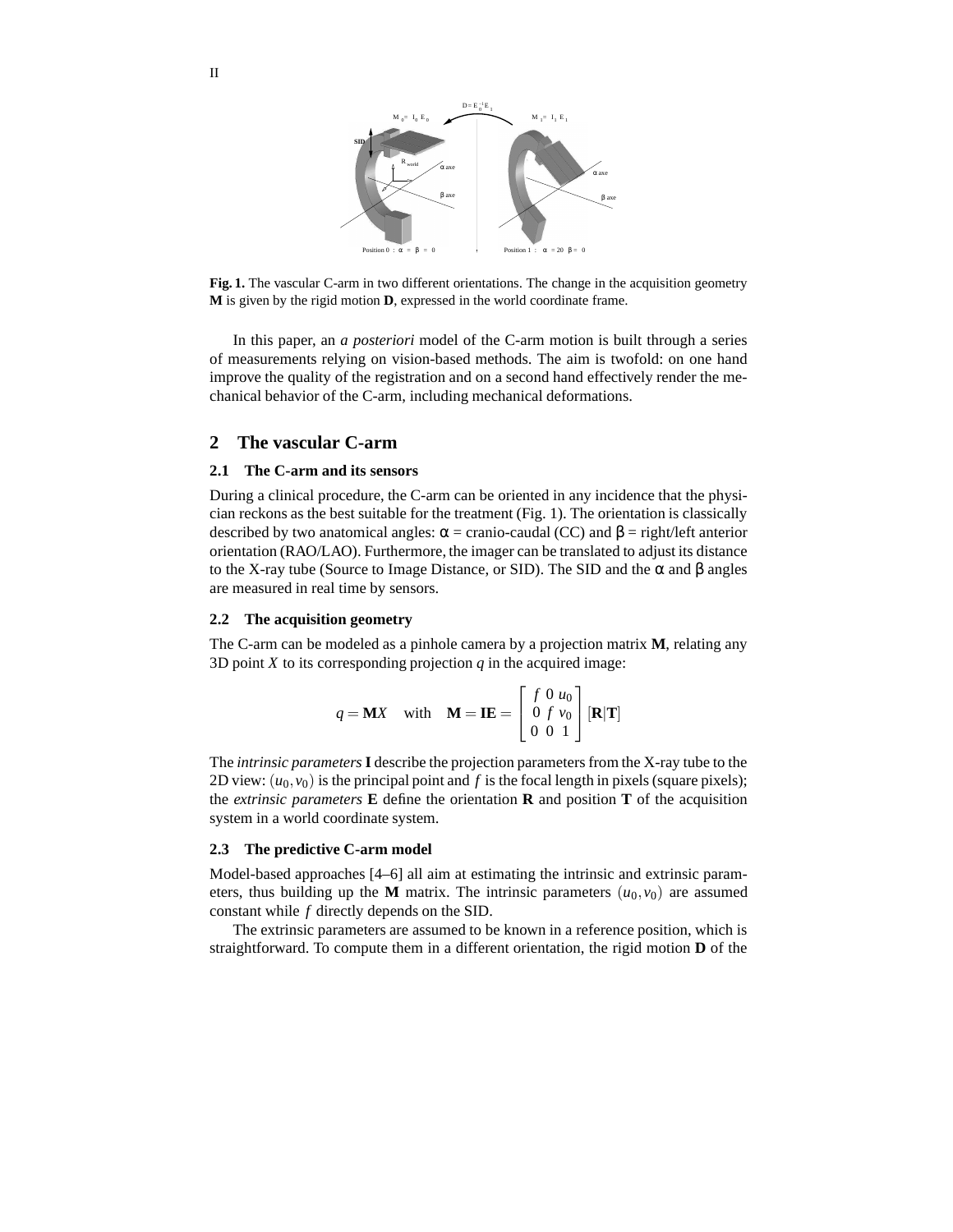C-arm is modeled as a function of the α and β angles (Fig. 1). Dumay [4] modeled **D** as made of two independent rotations around the  $\alpha$  and  $\beta$  axes respectively. Both axes were assumed to be orthogonal and to intersect. Kerrien [5] showed that this does not exactly hold and proposed to calibrate the axes. Cañero [6] compared 4 models with growing complexity, starting from Dumay's model, that significantly improved the accuracy of the registration.

Still, the C-arm bears slight mechanical bendings that impair the accuracy of the previous models. Reliable and independent measurements of intrinsic and extrinsic parameters should help understand these deformations. Next section describes how such measurements can be made.

# **3 Robust estimation of the acquisition geometry**

### **3.1 Classical geometric calibration**

The projection matrix **M** is classically estimated through the minimization of the reprojection error  $\mathcal{E}_r$  on a set of 3D markers  $(X_i)$ :

$$
\mathcal{E}_r(\mathbf{M}) = \frac{1}{n} \sum_{i=0}^n ||\mathbf{M} X_i - q_i||^2
$$

where *n* is the number of detected markers  $(q_i)$  in the image. In practice, we use a phantom called "helix phantom" which is made of a hollow Lucite cylinder in which lead markers are inserted according to an helicoidal pattern. Although the estimated projection matrix is known with a sub-pixel reprojection error, its decomposition into intrinsic and extrinsic parameters is known to be unstable.The statistical noise affecting this measurement prevents us from computing independent and reliable intrinsic and extrinsic parameters.

#### **3.2 Multi-image calibration**

To reduce the statistical noise, calibration can be repeated with varying extrinsic parameters and fixed intrinsic parameters. Thereby, the inter-dependence between both sets of parameters is reduced, so that reliable intrinsic parameters are estimated. In [7], the camera is moved around the calibration target. In our case, there is no valid reason to believe the intrinsic parameters do not depend on the C-arm orientation. As a result, for a given C-arm orientation, *N* images of the helix phantom are taken, with the phantom being moved in both rotation and translation between each image acquisition. This step is called *multi-image calibration*. The common intrinsic parameters **I** and *N* extrinsic parameters  $(E_i)$  are then estimated simultaneously by minimizing the residual reprojection error *R<sup>m</sup>* on the *N* images, using Levenberg-Marquardt algorithm:

$$
\mathcal{R}_m = \frac{1}{N} \sum_{i=0}^{N} \mathcal{E}_r(\mathbf{M}_i) \quad \text{with} \quad \mathbf{M}_i = \mathbf{I} \mathbf{E}_i \tag{1}
$$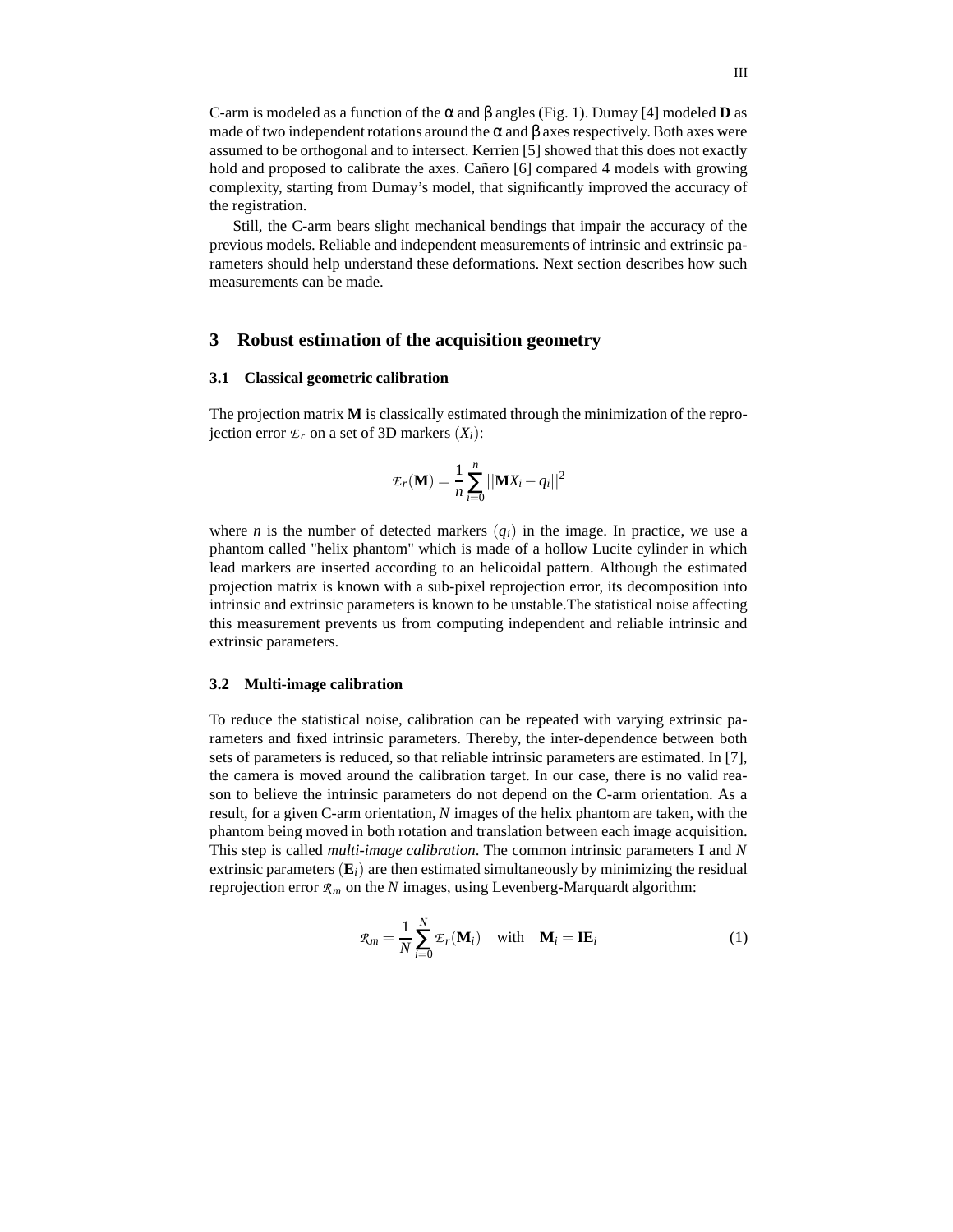

**Fig. 2.** Mechanical deformations. Left: Variations of  $(u_0, v_0)$ . Right: factor λ.

| $\alpha$ (Cranio-caudal)                                                                                                                               | $\beta$ (LAO/RAO) |  |  |  |
|--------------------------------------------------------------------------------------------------------------------------------------------------------|-------------------|--|--|--|
| $C$ [x,y,z] (mm) $\phi$ (°) $C$ [x,y,z] (mm) $\phi$ (°) $\theta_{err}$ (°)                                                                             |                   |  |  |  |
| $\frac{1}{2}$ mean [1.75 0.53 -29.04] 0.48 [0.72 4.86 -0.04 ] 0.06 [0.26                                                                               |                   |  |  |  |
| std $\begin{bmatrix} 0.33 & 0.17 & 1.20 \end{bmatrix}$ $\begin{bmatrix} 0.30 & 0.67 & 0.003 \end{bmatrix}$ $\begin{bmatrix} 0.02 & 0.18 \end{bmatrix}$ |                   |  |  |  |

**Table 1.** Per-axis rotation parameters

## **3.3 Per-axis analysis**

Our medical institution is equipped with a vascular C-arm mounted with the latest generation of flat panel detectors (INNOVA  $4100 - GE$  Healthcare, Buc, France), thus bearing no geometrical distortions. The pixel size is 0.2 mm.

Experimental values showed that 30 images were enough to obtain a stable estimation of the intrinsic parameters. More, bootstrap techniques showed that the precision of the intrinsic parameters was always better than 2.5 pixels.

**The intrinsic parameters** The multi-image calibration was used to study how the intrinsic parameters varied when the C-arm was rotated around either the  $\alpha$  axis or the β axis, with a fixed SID (1180mm). For each axis, 5 orientations were chosen:  $P_{\alpha} = \{(\alpha, \beta) | \beta = 0 \& \alpha \in [-40^{\circ}, -20^{\circ}, 0^{\circ}, 10^{\circ}, 20^{\circ}] \}$  and  $P_{\beta} = \{(\alpha, \beta) | \alpha = 0 \& \beta \in$ [-90°, -40°, 0°, 40°, 90°]}. For each orientation, a multi-image calibration was performed using  $N = 30$  images.

The focal length remained almost constant whatever the orientation of the C-arm. Figure 2.a shows the measurements made on  $(u_0, v_0)$ , the shorter lines being related to the  $\alpha$  rotation. Given the 2.5 pixels precision of the method, no definite change of the intrinsic parameters could be observed except for  $u_0$  which clearly presents a smooth variation during a rotation around the β axis. This imprecision also explains why the curves do not intersect for  $\alpha = \beta = 0$ .

**The extrinsic parameters** The multi-image calibrations also provide *N* extrinsic matrices **E** for each orientation in the  $P_\alpha$  and  $P_\beta$  sets (see eq. 1). These parameters are stable, since estimated with stable intrinsic parameters. A subset of images, one per orientation, was taken with a common helix phantom position, thereby providing a subset of extrinsic matrices, one per orientation, expressed in the same coordinate system.

The orientation common to both sets was chosen as the reference position ( $\alpha$  =  $\beta = 0$ ). Following [5], the rigid motion **D** of the C-arm was computed by compositing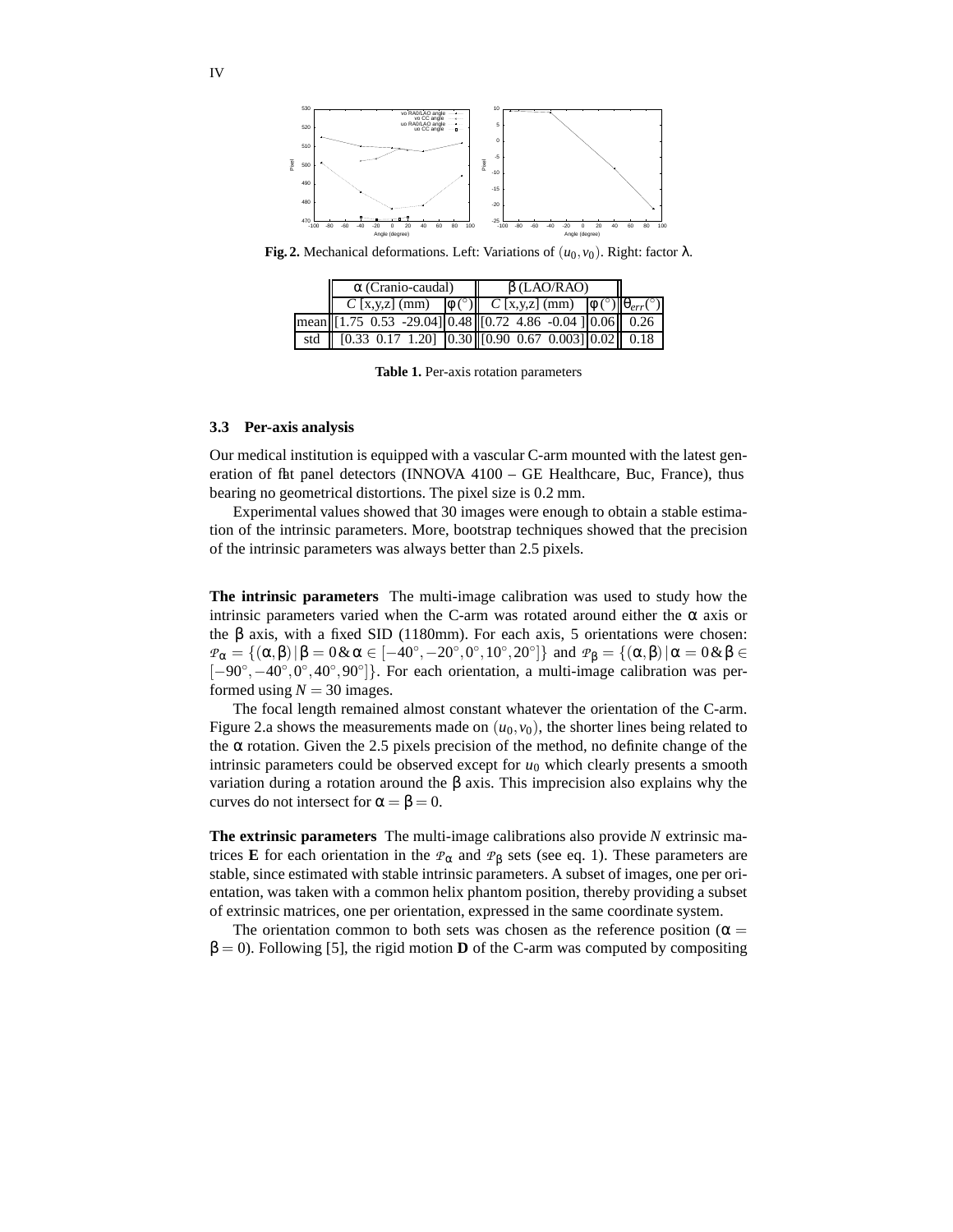extrinsic parameters (see also Fig. 1). For analysis purpose, **D** was expressed as:

$$
\mathbf{D} = [\mathbf{R}_{\theta} | T] = [\mathbf{R}_{\theta} | (\mathbf{Id} - \mathbf{R}_{\theta})C + \Delta T]
$$
 (2)

where  $\mathbf{R}_{\theta}$  is a rotation of angle  $\theta$  and axis *v*, *C* is the fixed point closest to the origin, and  $\Delta T$  is a residual translation, proportional to *v*:  $\Delta T = \lambda v$ .

A per-axis basis analysis of the rigid motions **D** is reported in table 1: the stability of the rotation axis is verified through statistics on the position of *C* and by computing the angular deviation φ of *v* with respect to its average value. The difference θ*err* observed between the computed  $\theta$  and the sensor data is also very small. The norm of  $\Delta T$  is below 0.2 mm for the  $\alpha$  axis. On the opposite, it cannot be neglected for the  $\beta$  axis: provided that ∆*T* = λ*v*, figure 2 displays the variation of λ according to the angle β. As a conclusion, the rotation model is valid for the C-arm motion around the  $\alpha$  axis, but not for β which requires a further translation parallel to the rotation axis.

#### **3.4 Conclusion**

The multi-image calibration is an accurate method to determine reliable intrinsic and extrinsic parameters. A per-axis analysis unveiled a variation of the  $u_0$  intrinsic parameter and an important residual translation during a RAO/LAO rotation. These may be interpreted as respectively a physical change of the relative position between the X-ray tube and the flat panel, and a global mechanical bending of the C-arm under its own weight in lateral positions. Such effects are taken into account in two models described in the next section.

# **4 Predictive models of the C-arm acquisition geometry**

#### **4.1 Description**

The aim in modeling the C-arm acquisition geometry is to be able to predict, for any orientation  $(α, β)$  of the C-arm, the acquisition geometry:

$$
M_{\alpha,\beta}=I_{\alpha,\beta}E_{\alpha,\beta}
$$

The extrinsic parameters  $\mathbf{E}_{\alpha,\beta}$  are recovered by modeling the rigid motion imparted to the C-arm to move from a reference orientation ( $\alpha = \beta = 0$ ) to ( $\alpha, \beta$ ). Under the hypothesis that the  $\alpha$  and  $\beta$  motions are independent, this rigid motion is a composition of two rigid motions: **D**<sup>α</sup> around the α axis, and **D**<sup>β</sup> around the β axis:

$$
E_{\alpha,\beta}=E_0D_\alpha D_\beta
$$

where  $\mathbf{E}_0 = [\mathbf{R}_0 | T_0]$  are the extrinsic parameters in the reference orientation.

According to the above measurements,  $\mathbf{D}_{\alpha}$  is a rotation of angle  $\alpha$ , read on the sensor, and parameterized by an axis vector  $v_a$  and a fixed point  $C_a$ .  $\mathbf{D}_{\beta}$  is a rotation of angle β, read on the sensor, and parameterized by an axis vector  $v_b$  and a fixed point  $C_b$ associated to a translation along  $v<sub>b</sub>$  of amplitude  $\lambda$ . Provided the general function shape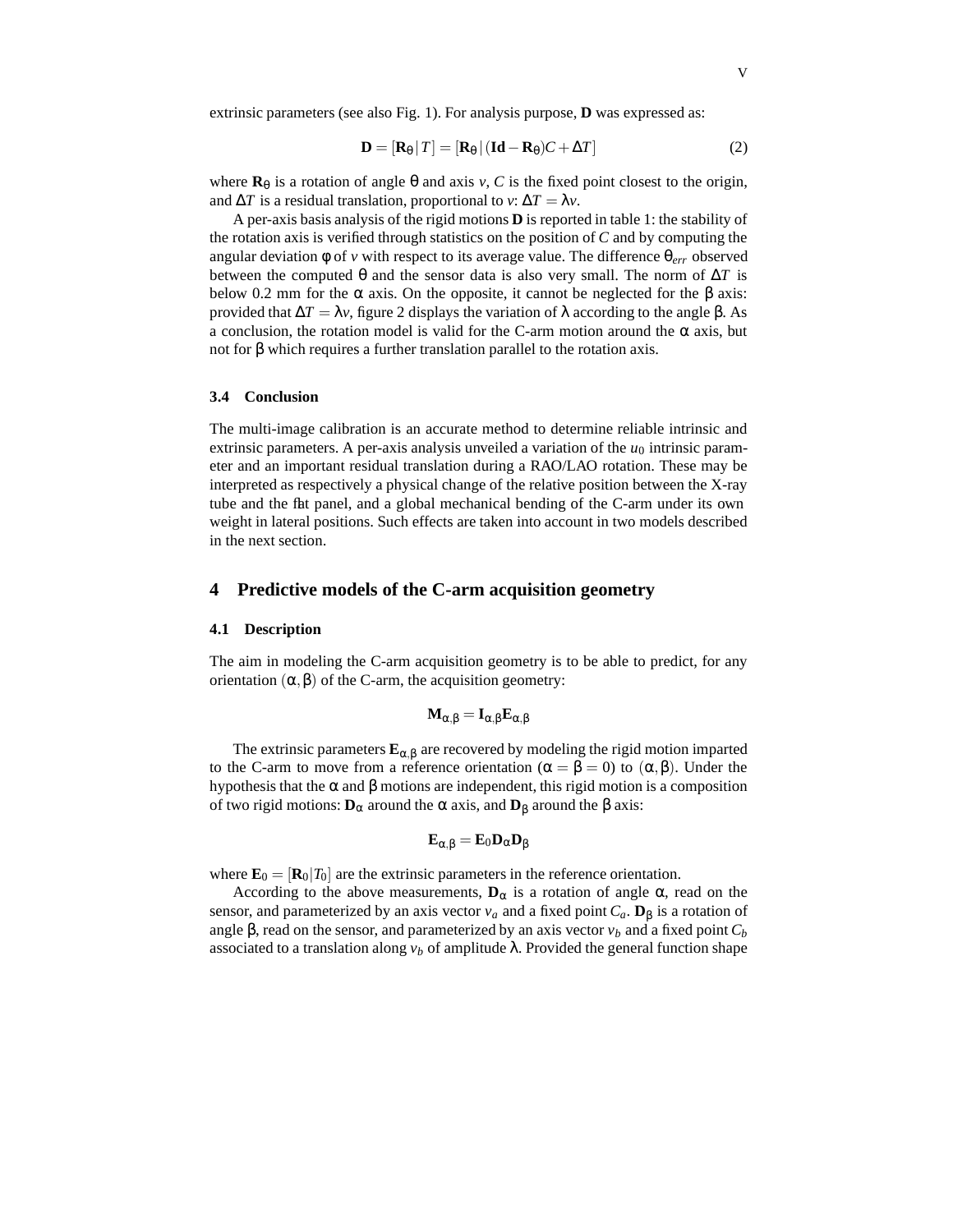|   | i | ٠ |
|---|---|---|
|   |   |   |
| × |   |   |

| $\alpha$ (°) $\sim$ 28.8 - 28.8 - 28.8 - 28.8 - 8.8 - 8.8 - 8.8 - 8.8 - 8.8 - 0.3 - 0.3 - 0.3 - 0.3 - 0.3 - 0.3 - 0.3 - 0.3 - 0.1   19.1 |  |  |  |  |  |  |  |
|------------------------------------------------------------------------------------------------------------------------------------------|--|--|--|--|--|--|--|
| $\left \frac{\beta}{2}\right $ -40.4 1.3 40 -90.4 -39.1 0.1 41.1 79.8 -90.4 -39.6 0.4 41.2 80.3 -19.3 0.1                                |  |  |  |  |  |  |  |
| $\lceil M_f \rceil$ 5.81 3.43 5.61 1.93 1.90 2.24 2.59 2.24 1.20 1.27 1.28 1.38 1.60 1.83 1.25                                           |  |  |  |  |  |  |  |
| $\left  \mathcal{M}_{m} \right $ 3.63   3.44   6.10   1.47   1.72   2.25   2.26   3.20   1.59   1.39   1.28   1.26   1.66   2.19   1.25  |  |  |  |  |  |  |  |

**Table 2.** Reprojection error in pixels for the matrices predicted by both models. The mean error for model  $M_f$  was 2.37 pixels (std=1.48). The mean error for model  $M_m$  was 2.31 pixels (std=1.31). The pixel size is 0.2 mm

in figure 2.b, second- and third-order polynomials were tested to model the parameter λ as a function of β. The latter gave better results:  $\lambda = \sum_{i=0}^{3} \lambda_i \beta^i$ 

The intrinsic parameter  $v_0$  is constant, and the focal length  $f$  only depends on the SID. The models are described considering a fixed SID, allowing the assumption that *f* is also constant. According to the above experiments,  $u_0$  varies as a function of β. Figure 2.a suggests the shape of a low-order polynomial. Again third-order polynomial proved best:  $u_0 = \sum_{i=0}^3 \mu_i \beta^i$ 

Thereby a model was built to render the mechanical properties of the C-arm. This model, denoted  $M_m$ , is parameterized by the vector:  $\phi_m = {\bf R}_0, T_0; v_a, C_a; v_b, C_b, (\lambda_i)_{i=0..3}$ ;  $(\mu_i)_{i=0..3}, \nu_0, f)$ 

A second model was considered, only differing from  $M_m$  by considering  $u_0$  is also constant, thereby assuming intrinsic parameters are constant. The model is denoted by *Mf* and is parameterized by:  $φ$ *f* = {**R**<sub>0</sub>, *T*<sub>0</sub>;*v*<sub>*a*</sub>, *C*<sub>*a*</sub>;*v*<sub>*b*</sub>, *C*<sub>*b*</sub>, (λ<sub>*i*</sub>)<sub>*i*=0..3</sub>;*u*<sub>0</sub>, *v*<sub>0</sub>, *f*)

### **4.2 Calibrating the models**

**Model** *M<sup>f</sup>* **.** Since intrinsic parameters are constant, a classical multi-image calibration can be performed, with a moving C-arm and a fixed helix phantom as in [7]. One image was acquired for every orientation in  $\mathcal{P}_{\alpha}$  and  $\mathcal{P}_{\beta}$ . The only difference with section 3.2 is that the *N* extrinsic parameters are replaced by the components of  $\phi_f$  modeling the extrinsic parameters. Images of the fixed helix phantom were also taken for C-arm orientations outside *P*<sup>α</sup> and *P*<sup>β</sup> for validation purpose. The orientations of this test set are provided in table 2.

**Model**  $M_m$ . Due to the varying intrinsic parameter  $u_0$ , one multi-image acquisition has to be made for each orientation in  $P_\alpha$  and  $P_\beta$ . These come in addition to the same acquisition as for  $M_f$ , necessary to manage the extrinsic parameters. This results in the same type of acquisition as made in section 3.3 to study the extrinsic parameters. Again, a global cost function could be designed and minimized but the relatively small influence of the intrinsic parameters compared to that of the extrinsic parameters leads to poorly optimized intrinsic parameters. As often in numerical optimization, we found the adequate cost function to be the weighted sum of two residuals:

$$
\mathbf{\mathfrak{K}}=\mathbf{\mathfrak{K}}_f+\gamma\sum_{(\alpha,\beta)\in\mathbf{\mathfrak{P}}_\alpha\cup\mathbf{\mathfrak{P}}_\beta}\mathbf{\mathfrak{K}}_m(\mathbf{M}_{\alpha,\beta})
$$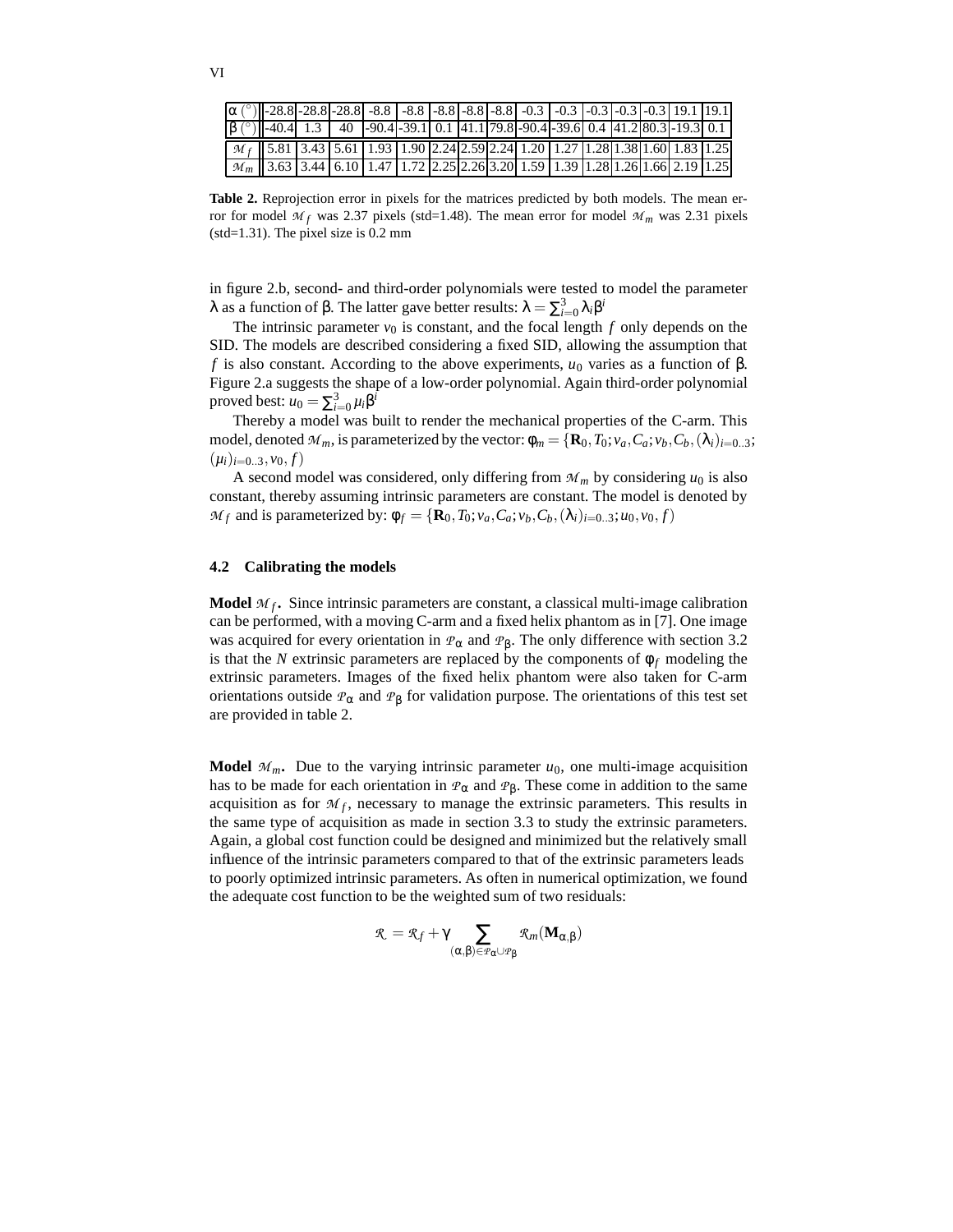

**Fig. 3.** 3D augmented fluoroscopy on phantom dataset. Left: fluoroscopic image of the phantom; right: superposition of the 3DXA onto the fluoroscopic image

where  $\mathcal{R}_f$  is the residual of the classical multi-image calibration as for the  $\mathcal{M}_f$  model, and *R<sup>m</sup>* is the residual of our multi-image calibration, as described in section 3.2. γ was fixed at 1000, to balance the influence of both terms on *R* .

# **5 Validation – Application to 3D augmented fluoroscopy**

The limitations of fluoroscopy are well known: contrast medium has to be injected repetitively to visualize the vessels, its image quality is reduced compared to DSA, and finally, it does not provide 3D information. The real-time superimposition of fluoroscopic images with pre-operative 3DXA images could potentially overcome some of these limitations. We call this clinical application "3D augmented fluoroscopy". The various validation studies that follow were targeted to such an application. As a result, the reprojection error was chosen as the figure of merit to evaluate our models.

### **5.1 Comparison of the models**

Both  $M_f$  and  $M_m$  models where calibrated as described above. For each orientation (α,β) in the test set, the matrix **M**α,<sup>β</sup> predicted by each model was built up and its reprojection error computed. Results are reported in table 2.

Each model presents a mean reprojection error of about 2.5 pixels which represents 0.5 mm of error in the image plane (pixel size=0.2 mm). In both cases, the error was below this average error in 84% of the test orientations. This precision is sufficient for many medical applications and in particular for 3D augmented fluoroscopy. No major differences could be noted between the models. Indeed, in  $M_f$ , nothing prevents the coupling effect between intrinsic and extrinsic parameters from counteracting the error made when assuming  $u_0$  is constant.

#### **5.2 Evaluation of 3D augmented fluoroscopy**

**Phantom experiment** A silicon phantom of the cerebral vasculature was injected with a contrast medium and a 3DXA was acquired. Then, one fluoroscopy image was taken for each test orientation in table 2. 3D augmented views were generated, using model  $M_m$ , to allow a visual assessment of the local reprojection error to complement the above global statistics. In Fig.5.2 an augmented image is shown for  $\alpha = 8.8^{\circ}$  and  $\beta =$ 41.1°. The precision of this position is 0.45 mm (see table.2) which, from a visual standpoint, corresponds to a perfect fit.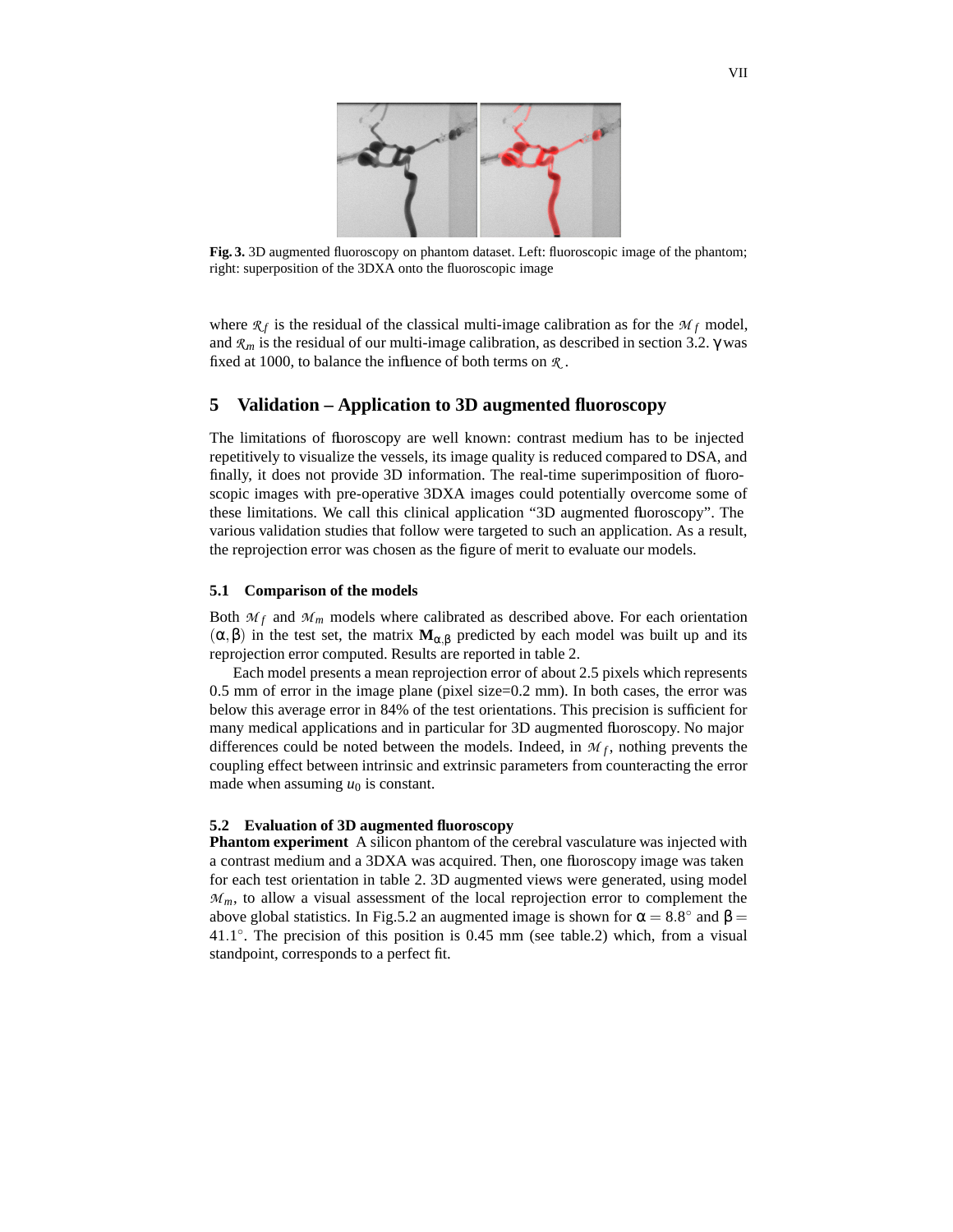

**Fig. 4.** 3D augmented fluoroscopy on a clinical case with model *Mm*: Comparison of contrastenhanced fluoroscopy (left) and 3D augmented fluoroscopy width blending (middle) and surface (right) views. Only the main vessels are shown and the guide wire was manually overlined in green.

**Patient data** A patient underwent an endovascular treatment for an aneurysm. A 3DXA was acquired and fluoroscopy images were captured under an oblique orientation ( $\alpha$  =  $2^{\circ}, \beta = -82^{\circ}$ ) while the micro-catheter was moved up to the aneurysm. The SID (1070) mm) used during the procedure was different from the SID used to calibrate the models (1180 mm). Therefore, the focal length given by the models was updated as *f* +(1070−  $1180$ / $s_p$  where  $s_p = 0.2$ mm is the pixel size.

Visual assessment of 3D augmented views indicated a very accurate match on the region of medical interest, i.e. around the aneurysm. Compared to fluoroscopic images (Fig.5.2 left), the augmented images (Fig.5.2 middle  $\&$  right) present a higher image quality and ease the assessment of the tool position within the 3D vascular anatomy in real time. Furthermore, the surface view (Fig.5.2 right) allows to better analyze superimpositions of vascular structures and can dramatically help the radiologist to understand the vascular bifurcations. Thus, 3D augmented fluoroscopy can make microcatheter navigation and tool deployment easier.

# **6 Conclusion**

A robust calibration method for the intrinsic and extrinsic parameters of a vascular C-arm was proposed and evaluated. Thereby, some mechanical characteristics of the Carm were assessed and realistic models were built, including slight deformations of the system. These models were evaluated as being able to predict the acquisition geometry for any C-arm orientation with a mean 2D reprojection error of 0.5 mm. This accuracy enables many medical applications such as 3D augmented fluoroscopy. A clinical case showed that 3D augmented fluoroscopy has the potential to facilitate the classical navigation of the radiologists.

# **References**

1. R. Anxionnat, S. Bracard, X. Ducrocq, Y. Trousset, L. Launay, E. Kerrien, M. Braun, R. Vaillant, F. Scomazzoni, A. Lebedinsky and L. Picard. Intracranial Aneurysms : Clinical Value of 3D Digital Subtraction Angiography in the Therapeutic Decision and Endovascular Treatment. In *Radiology*, (218):799-808, 2001.